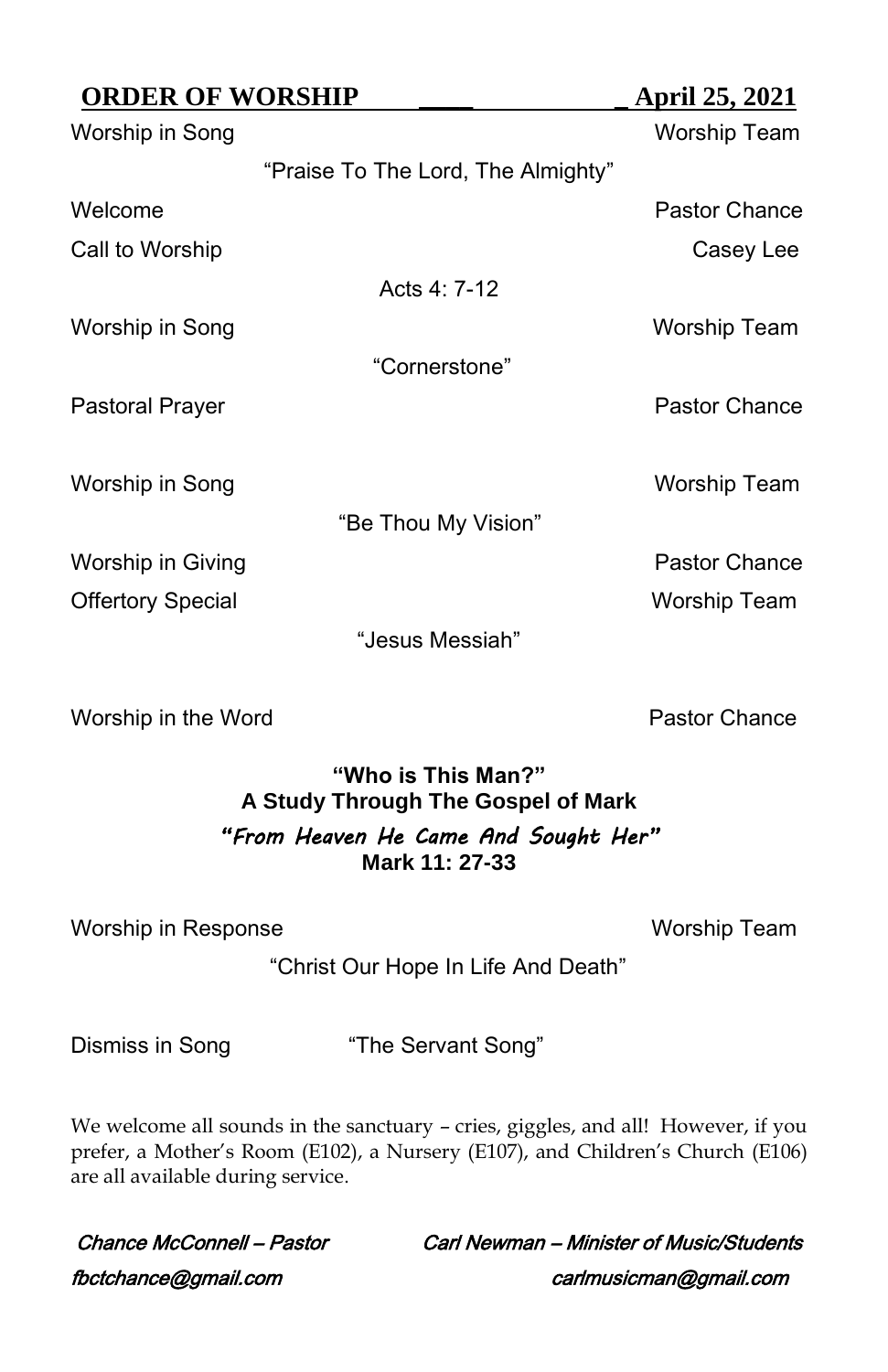## **ANNOUNCEMENTS**

*Welcome New Members!* – Christopher & Sandy Scrufari and Hoyt & Lesta Higgins. *Are you interested in becoming a member of First Baptist Church Taylorsville?* – Pastor Chance would love to talk with you! In person after any church service, you can reach him via email at [fbctchance@gmail.com](mailto:fbctchance@gmail.com) or call the church office anytime during the week at 502-477-8197.

*Youth Small Group* – **Cancelled for today, April 25.** Youth and parents please join us as we study the book of Jonah, expecting to grow in our walk with the Lord as we apply the Word of God to our lives.

*FBC Kids Zoo Day*– Today at 2:30 p.m., join us for a fun afternoon at the Louisville Zoo. We will meet in front of the Zoo and go through together. Reservations will need to be made through the zoo. Contact Brittany McConnell [\(mcconnell.brittanymarie@gmail.com\)](mailto:mcconnell.brittanymarie@gmail.com) to RSVP or to ask questions. We hope you will join us!

| S | 8:30  | am | Worship Service*    | Morning Worship    | 18/69     |
|---|-------|----|---------------------|--------------------|-----------|
|   | 9:45  | am | Adult Sunday School | Sunday School      | 17        |
|   | 11:00 | am | Worship Service**   | Weekly Budget Goal | 5,644.94  |
|   | 5:00  | pm | Youth Small Group   | <b>Offering</b>    | 5,021.98  |
| W | 6:30  | pm | Youth Gathering     | Goal to Date       | 90,319.04 |
|   |       |    | Book & Movie Club   | Received to Date   | 92,020.20 |
|   |       |    | Nursery             | United We Build    | 805.00    |
|   |       |    | Kids Ministry       | Designated         | 350.00    |
|   |       |    |                     | $\sim$ $\sim$      | 2.5000    |

### **Weekly Schedule Last Week's Records**

| Worship Service*    | Morning Worship    | 18/69     |
|---------------------|--------------------|-----------|
| Adult Sunday School | Sunday School      | 17        |
| Worship Service**   | Weekly Budget Goal | 5,644.94  |
| Youth Small Group   | Offering           | 5,021.98  |
| Youth Gathering     | Goal to Date       | 90,319.04 |
| Book & Movie Club   | Received to Date   | 92,020.20 |
| Nursery             | United We Build    | 805.00    |
| Kids Ministry       | Designated         | 350.00    |
|                     | Youth Camp         | 3,540.00  |
|                     |                    |           |

**\***(Masks required for the entire service.)

**\*\***(Masks may be removed when socially distanced.)

**First Baptist Church 115 West Main St. Taylorsville, KY 40071 Hours: M – F 9:00 a.m. – 5:00 p.m. information.fbct@gmail.com www.taylorsvillefbc.com 502-477-8197 Facebook: First Baptist Church Taylorsville, KY Adult Sunday School 9:45 am «» Worship 8:30 &11:00 a.m. Wednesday Night Bible Studies: Youth 6:30 p.m./Adults 7:00 p.m.**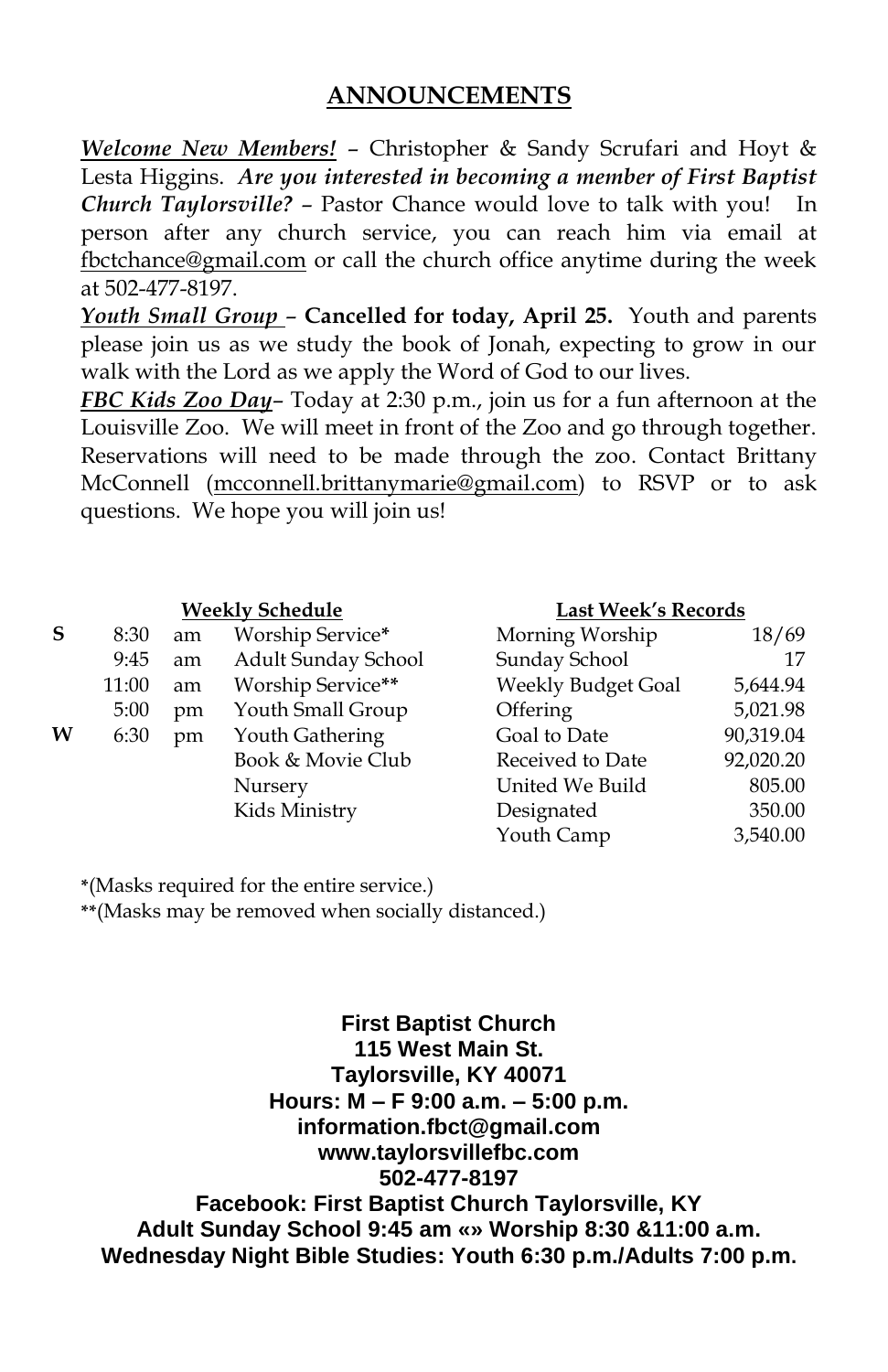### **"Who is This Man?" A Study through the Gospel of Mark** *"From Heaven He Came And Sought Her"* **Mark 11: 27-33 April 25, 2021 Pastor Chance McConnell**

**The questioning of Jesus's \_\_\_\_\_\_\_\_\_\_\_\_\_ is the focus of our text this morning.**

**When the Scribes and Pharisees ask their question, they are referring to the total of Jesus's .**

**\_\_\_\_\_\_\_\_\_\_\_\_\_ This question was not a curious question, rather it was a question of hostility, anger, and had as its end goal the \_\_\_\_\_\_\_\_\_\_\_\_\_ of Jesus by His answer.** 

**The repulsion and aversion to God's authority is not \_\_\_\_\_\_\_\_\_\_\_\_\_, rather it is \_\_\_\_\_\_\_\_\_\_\_\_\_ to us all.**

**Within us all, there is naturally, a heart and \_\_\_\_\_\_\_\_\_\_\_\_\_ to spurn and refuses the Lord's authority in our lives.**

 **We are all under \_\_\_\_\_\_\_\_\_\_\_\_\_- something is always leading, guiding, and dictating how we live.**

**Scripture tells us that - \_\_\_\_\_\_\_\_\_\_\_\_\_ - none of us are free. We are all slaves and bound to the authority of something.** 

**We are either slaves to \_\_\_\_\_\_\_\_\_\_\_\_\_or slaves to \_\_\_\_\_\_\_\_\_\_\_\_\_.** 

**True\_\_\_\_\_\_\_\_\_\_\_\_\_ is found in submission to Jesus's authority and not rebellion from it.**

**A person that says, "I want a savior but not a Lord…I want a Jesus that dies for me but not a Jesus who tells me how to live" doesn't understand true freedom and doesn't know the \_\_\_\_\_\_\_\_\_\_\_\_\_.** 

**The believer must also be aware of this because, on this side of Heaven, the invitation and urge to question \_\_\_\_\_\_\_\_\_\_\_\_\_ authority still rages in our hearts too.**

**We never outgrow our need for the \_\_\_\_\_\_\_\_\_\_\_\_\_ and must always keep coming back to the work of Christ and our belief in Him.**

**Application (Take Home Truths)**

**There is nothing that we can do to make ourselves cease to be slaves to sin. This is an act of the gospel and a work of the Spirit to open our eyes to see and our ears to hear the gospel of Jesus.**

**Accepting Jesus's free offer of grace and forgiveness means coming under God's authority - His rule, reign, Lordship - and submitting to the ways He has called you to live. This is the only path to true freedom.** 

**When we believe in Christ and trust Him to save us, we are no longer ruled by our flesh that rebels against God instead, we are enabled by God to live lives that are pleasing to Him - lives that produce the true fruit of worship: joy - peace - patience - kindness - goodness - faithfulness - gentleness - and self-control.**

| authority   | ministry               | trapping | unique &<br>common |  |         | will | authority |  |
|-------------|------------------------|----------|--------------------|--|---------|------|-----------|--|
| spiritually | sin &<br>riahteousness |          | freedom<br>aospel  |  | Jesus's |      | aospel    |  |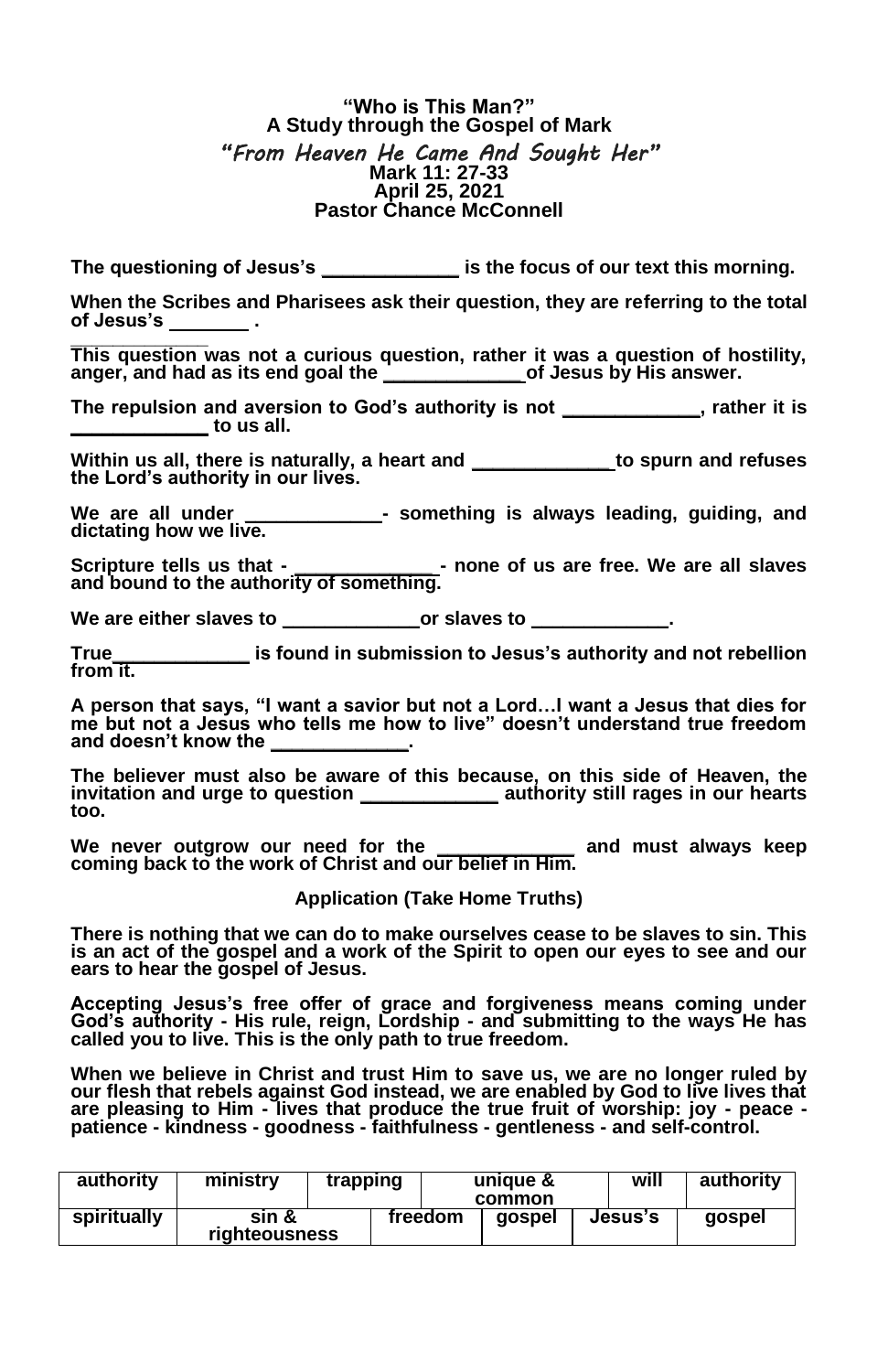

**For freedom Christ has set us free; stand firm therefore, and do not submit again to a yoke of slavery.**

**Galatians 5: 1**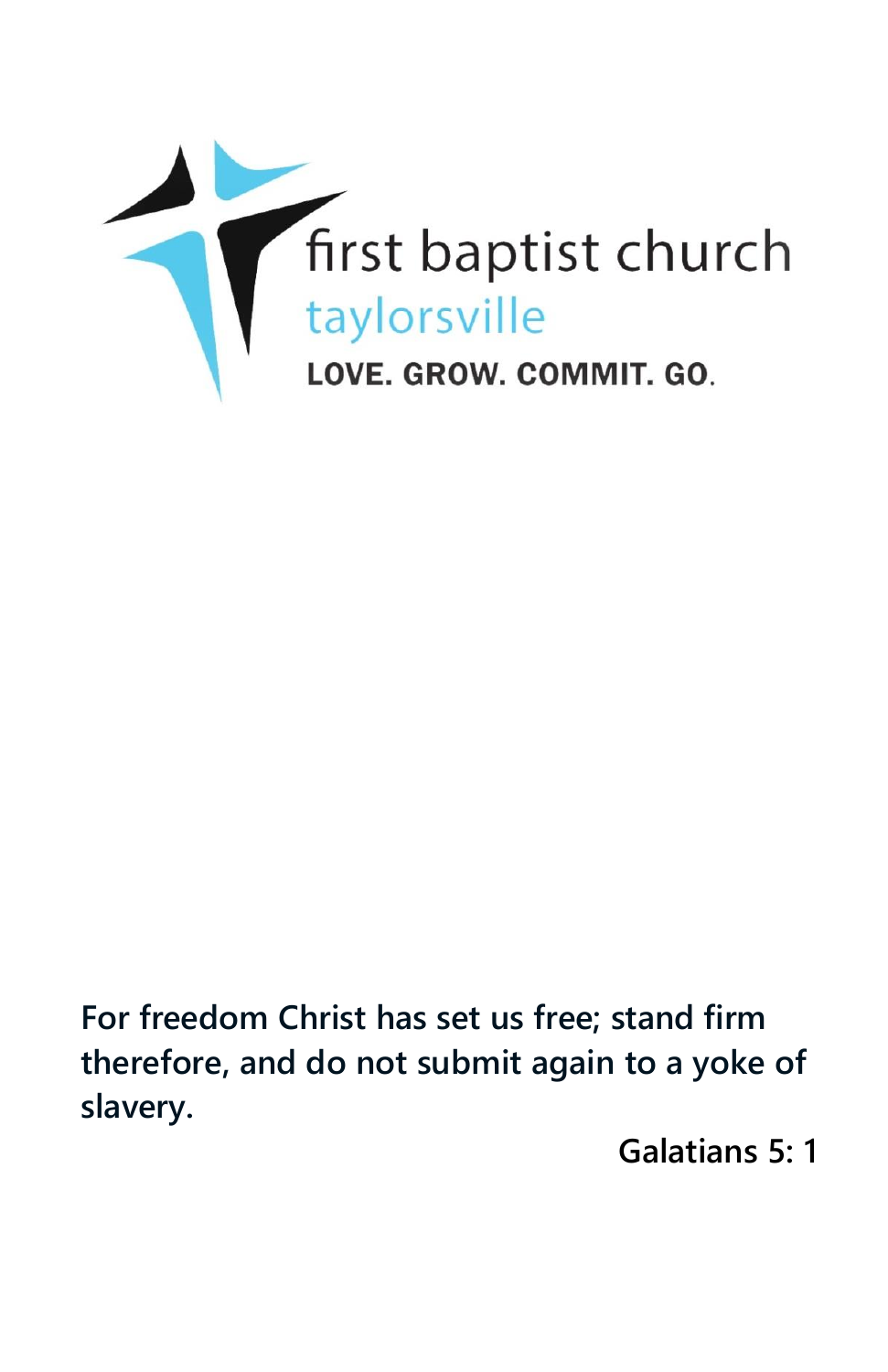### **PRAYER GUIDE Assisted Living**

Rachel Hagan (Masonic) Paul Hieb (Signature)

Curtis Ochs (Sunrise Sr. Living) Iverson Warinner (Jefferson Place)

Kenneth Bulf **Guide Communist Communist Communist Communist Communist Communist Communist Communist Communist Communist Communist Communist Communist Communist Communist Communist Communist Communist Communist Communist Co** Tom/Lynelle Coomes Carroll Ingram Charlie Stout Ella Daughtery Charlie Jewell Donna Smith Tim Edwards **Marilyn Sweazy** Lottie Miller **Marilyn Sweazy** Dale Gaddie Lucille Nation Debbie Truax Jessie Hardin Marvin Nichols Ernie Whitehouse Larry Hickman Lonzo Price Jill Whitehouse

Franklin Barnett Rebecca Martin **Carlie Snider Rob Beasley Joe McGinnis** Jimmy Stewart **Iudierle Hall Pat Muench Pat Muench Pat Muench Robert Vest** Devona Hickerson Judy Satterly **Stephanie Walker**

### **Long Term Needs**

**Military**

## **Other Concerns**

Sylvia Shelburne

## **FBC Prayer Emphasis**

Nursery Department

**Our Community** Point Street

### **Local Church**

Grace Fellowship Reverend Andy Sabaka

### **The World**

Missionaries, believers, pastors, and the people of Faroe Islands.



\*Please help keep us updated – requests will remain on the list for 4 weeks. If you desire longer, or to have them placed in a different section, Please call the church office to let us know.

**Janet Barnett Commandial Commandial Donna Houghlin Robbie Shewmaker** Dave & Lori Young

Gary Bilger **Tasha Shaw Crague Coble** Tasha Shaw Crague